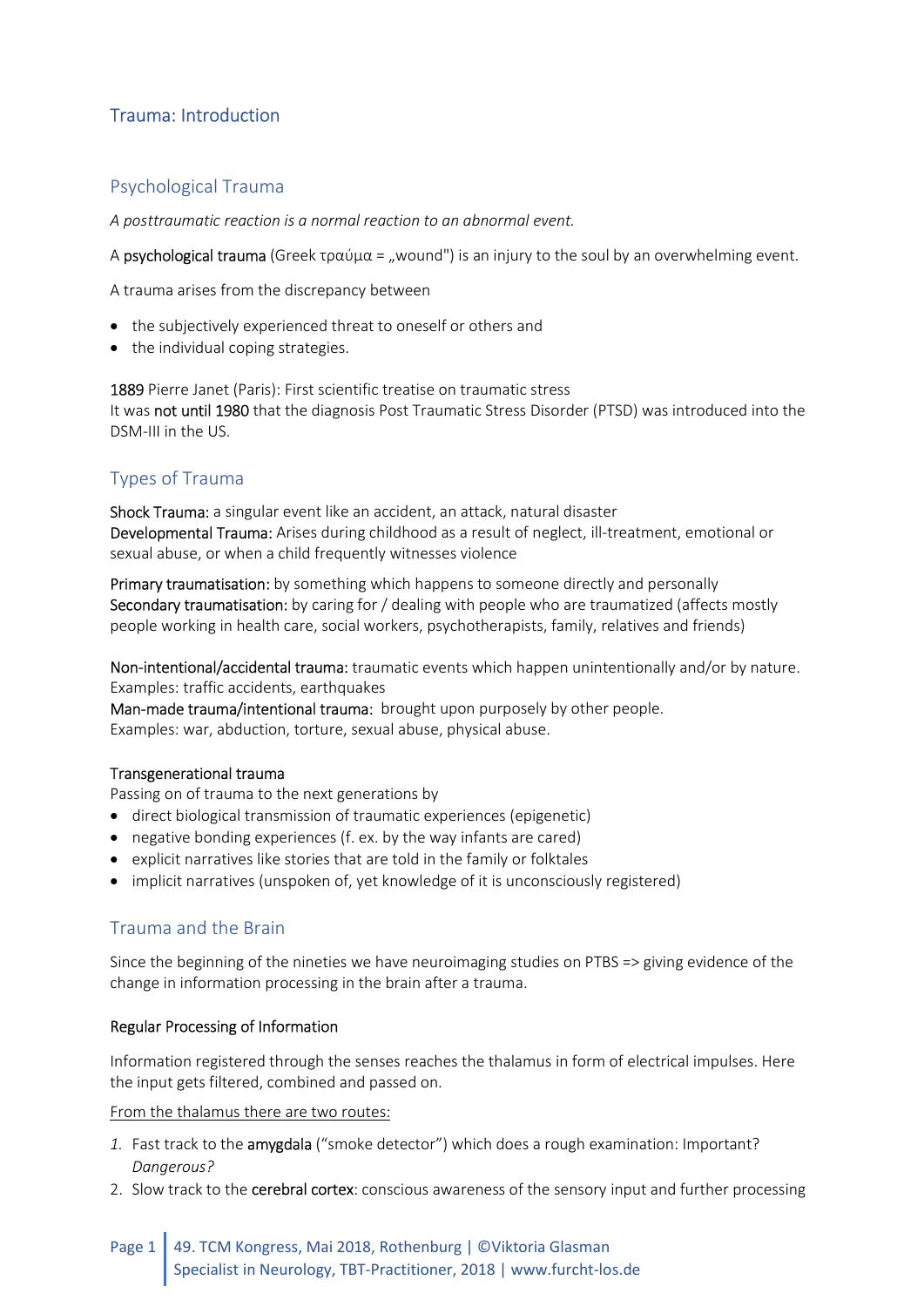#### In case the amygdala identifies a threat:

- 1. It activates the preprogrammed emergency plans => stress hormones are released. Thus, all reserves are being mobilized to prepare for fight or flight.
- 2. The amygdala activates the cerebral cortex so it can analyze the information and initiate a conscious action. In this process we have a feeling or emotion.
- 3. The hippocampus ("secretary of the brain") transfers the structured information, marked with a date and time stamp, to the long-term memory. This process results in an explicit memory.

#### Processing of information in case of trauma

(Note: Dissociative information processing is not discussed here.)

#### Malfunction of the thalamus

• Input from the senses passes through the thalamus unfiltered, transfer of information to the cerebral cortex is impaired.

#### Malfunction of the hippocampus

- The experience cannot be stored in the autobiographic memory
- Instead: It is saved by the amygdala as fragmented sensory impressions which are associated with preprogrammed emergency plans (implicit memory)

#### Reduced functioning of the medial prefrontal cortex ("emotion control center")

• Inability to inhibit or modulate the emotional reactions induced by the amygdala. Loss of control of emotions and actions.

#### Reduced functioning of the motoric speach center (Broca's region)

• "Speachless horror", making it hard or even impossible to verbalize the experience

In case of trauma, the amygdala stores much incoming information and the cerebral cortex is unable to access this (implicit memory). They are reactivated by trigger stimuli. And if triggered, involuntary memories in form of images, smells or physical sensations (intrusions) appear or one re-experiences the trauma with all related emotions and stress reactions, as if the trauma were happening right here and now (flashback).

Loss of control of emotions and actions => one feels helplessly at the mercy of such emotions and feelings => evasive behavior, suppression by alcohol, drugs, medication and general emotional numbness

## Posttraumatic Disorders

After a traumatic event, when one is safe again and gets social support (which is most important!) => with passing of time posttraumatic symptoms often spontaneously disappear (without any therapy).

In case of:

- continuing danger
- lack of social support
- earlier traumatizations
- traumatizations of parents or grandparents (refer to: transgenerational trauma)
- lacking recognition as a victim by society
- man-made trauma

## Page 2 49. TCM Kongress, Mai 2018, Rothenburg | ©Viktoria Glasman Specialist in Neurology, TBT-Practitioner, 2018 | www.furcht-los.de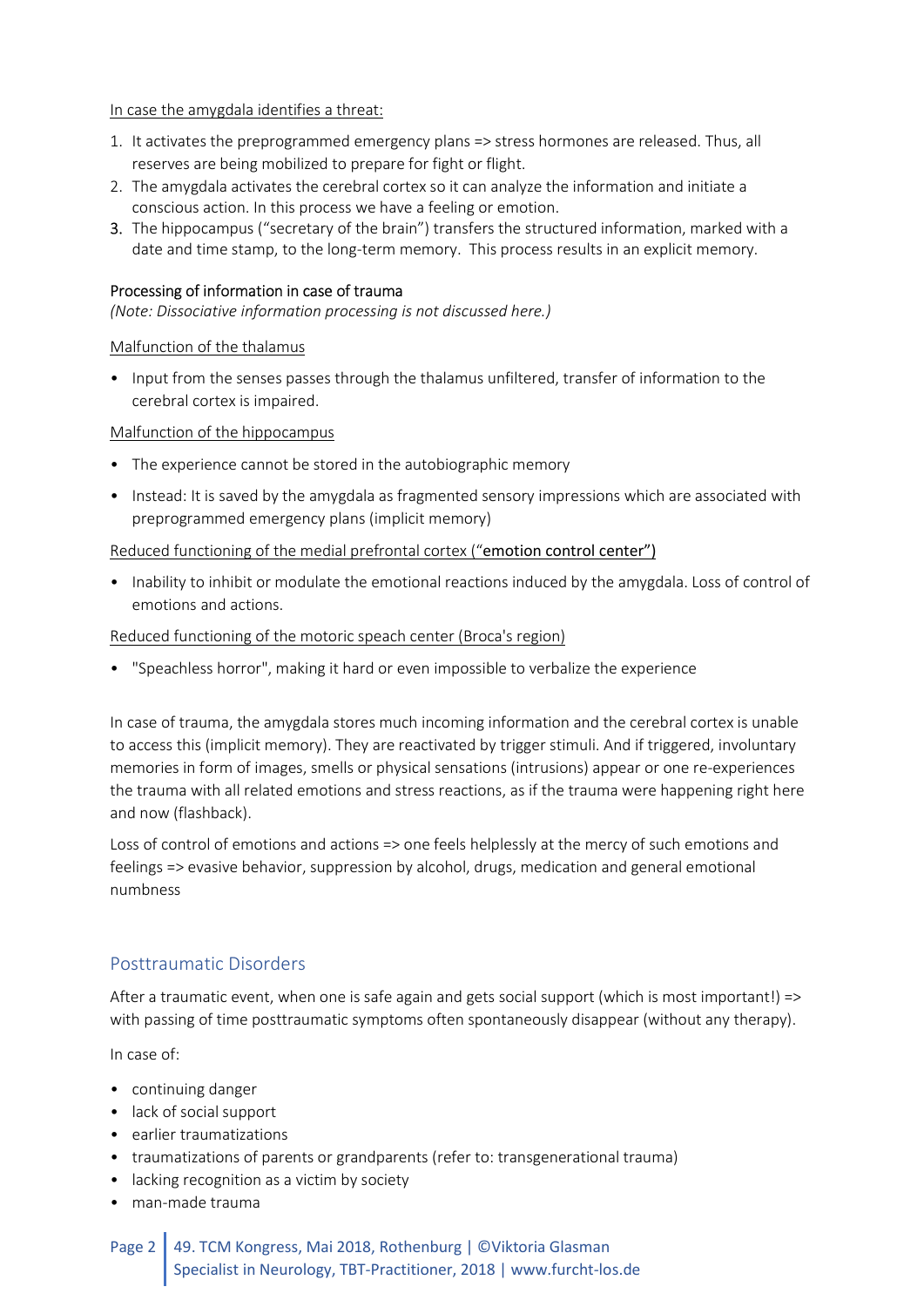there is a higher probability for developing trauma related disorders.

## Possible posttraumatic disorders

PTSD (Posttraumatic Stress Disorder) - diagnosis as per the ICD-10 and DSM-5

- intrusions (involuntary and stressful memory flashes, flashbacks (re-experiencing of the trauma) and nightmares
- continuing physical arousal (hyper arousal)
- evasive behaviour and general emotional numbness

If the above symptoms last over four weeks after exposure to a traumatic event.

### Or

Complex PTSD: diagnostic description of the effects of a developmental trauma or a long-term trauma like torture or war (not yet part of the ICD-10 or DSM-5; introduction into the ICD-11 planned).

Aside PTSD symptoms, always disorders with respect to emotional control, in relationships and selfperception.

## Or

Especially brought about by childhood traumatization:

• higher risk to develop a variety of psychological disorders (eating disorders, dissociative disorders, dissociative personality disorder, borderline personality disorder, phobias, anxiety, panic disorders, addictions, affective disorders)

### and

• higher risk to develop a variety of physical and psychosomatic disorders (ACE study) (chronic fatigue, chronic pain disorders, cardiovascular diseases, autoimmune diseases)

## Trauma Therapy

#### Methods and Techniques (list incomplete):

Somatic Experiencing ® - Peter Levine, Sensomotoric Psychotherapy - Pat Ogden, Psychodynamic Imaginative Trauma Therapy (PITT ®) - Luise Reddemann, Ego-State Therapy, Eye Movement Desensitization and Reprocessing (EMDR), Brainspotting, Hypnosis, Narrative Exposition Therapy (NET), Cognitive Behavioural Therapy, Meridian Tapping Techniques, Matrix Reimprinting, Trauma Buster Technique (TBT), Neurofeedback, Trauma-sensitive Yoga, Tai-Chi, Qigong, Theater Work Therapy, Drumming, Dance Therapy, Art Therapy

In Germany only cognitive behavioural therapy and EMDR are covered by regular health insurance.

#### Principles of influencing the fear memory

- Increasing the control of the cortical centers (watchtower) over the amygdala, f. ex. by reassessment of the situation (reframing)
- Reprogramming through repeatitive experience that the fear causing stimuli are not a threat in the present situation, f. ex. by reading out loud a "trauma script" several times